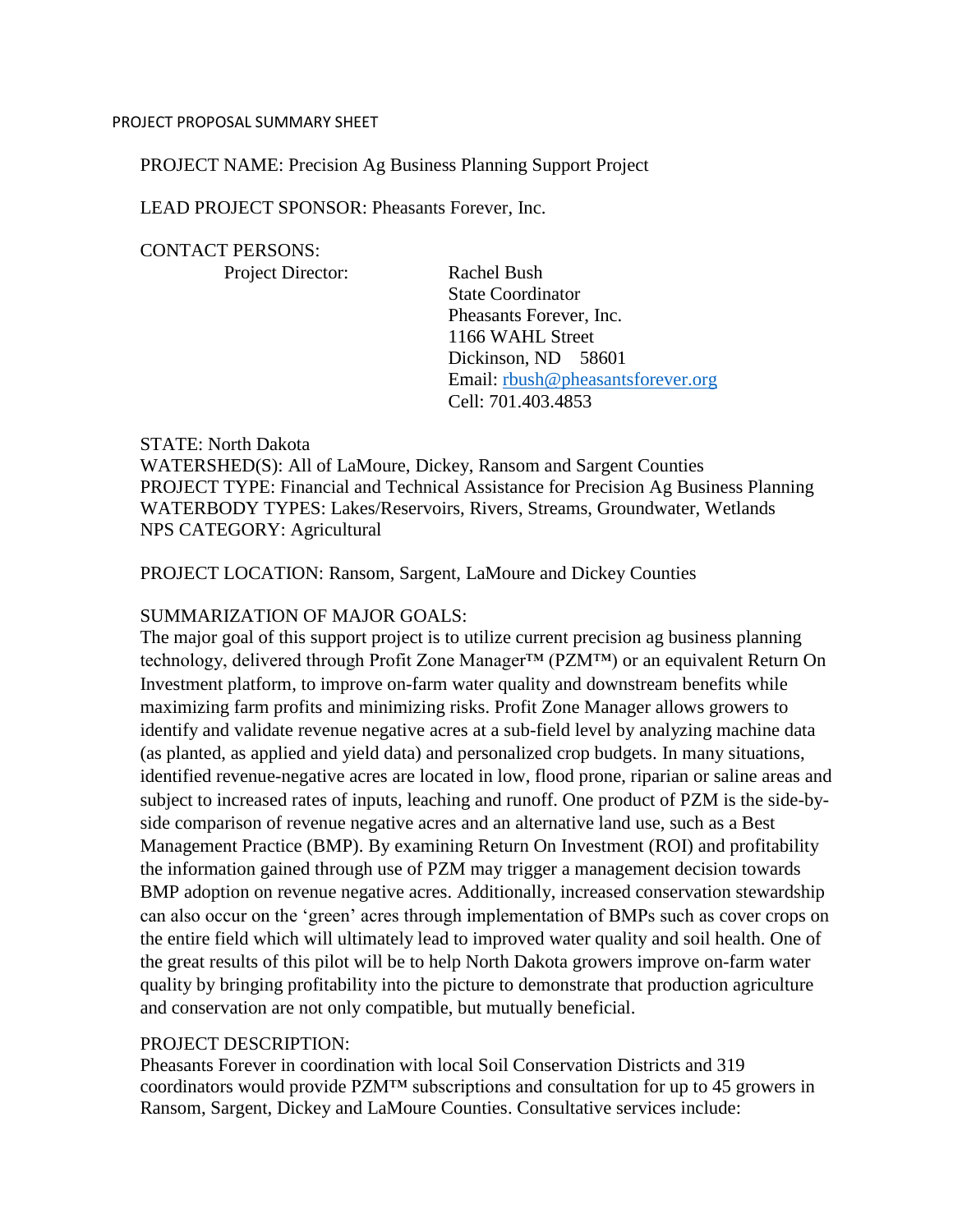- 1) Local one-on-one technical assistance to the grower utilizing PZM;
- 2) Identification and recommendation of BMPs that assist growers with increasing profitability and environmental benefits;
- 3) Encourage voluntary implementation of BMPs;
- 4) Identify potential sources of cost-share for implementation of BMPs;
- 5) Assist with coordinating enrollment into cost-share programs.

FY 2017 319 FUND REQUESTED: \$198,899 FY2017 MATCH: \$132,599 OTHER FEDERAL FUNDS: \$562,500 TOTAL PROJECT COST: \$ 893,998

#### **1.0 STATEMENT OF NEED**

The 2014 Integrated Section 305(b) and 303(d) report indicated that of the 4,539 miles of rivers and streams that were assessed, 25% (1,118 miles) were listed as not supporting aquatic life and an additional 47% (2,147 miles) were listed as fully supporting, but threatened for aquatic life use. The report indicated siltation, sedimentation, habitat loss and degradation were the primary causes for impairment. Organic enrichment was also listed as a contributor to impairments.

Recreational use was assessed on 7,503 miles of rivers and streams and the 2014 report indicated 33% (2,521 miles) were listed as not supporting recreation. While 50% (3,721 miles) were listed as fully supporting but threatened for recreational use. The primary causes of recreation use impairment in these water bodies was identified as pathogens, excessive nutrient loading which resulted in nuisance algal and plant growth.

In order to reduce siltation, sedimentation, organic enrichment and excessive nutrient loading in our rivers and streams changes need to be made on the landscape. In North Dakota voluntary conservation efforts are the preferred option to addressing these water quality concerns. Voluntary efforts may fall into three categories 1) management practices, such as reduced tillage, application rates and cover crops 2) land use practices, such as land retirement or forage production and 3) edge-of-field practices, such as buffers or filter strips.

For example, Iowa's Nutrient Reduction Strategy highlights the use of rye cover crops as a management strategy that can reduce nitrogen and phosphorus loses by 31% and 29% respectively. Iowa's plan also indicated that land use changes, such as conversion to a perennial cover can reduce N and P by 85% and 59%, respectively, [\(https://store.extension.iastate.edu/Product/13960\)](https://store.extension.iastate.edu/Product/13960). The North Dakota Department of Health's Nonpoint Source Pollution Management Plan has identified BMPs to address water quality concerns and there have been numerous success stories across the State, however we continue to have impaired waterbodies throughout North Dakota.

Precision Ag Business Planning offers an innovative approach by utilizing current precision ag technology and allowing operators to evaluate a variety of alternative uses for revenuenegative acres on their operation. The Non-Point Source Pollution Program is a voluntary program and as such faces the same uncontrollable participation constraints as other voluntary conservation programs. The context for developing this new precision ag business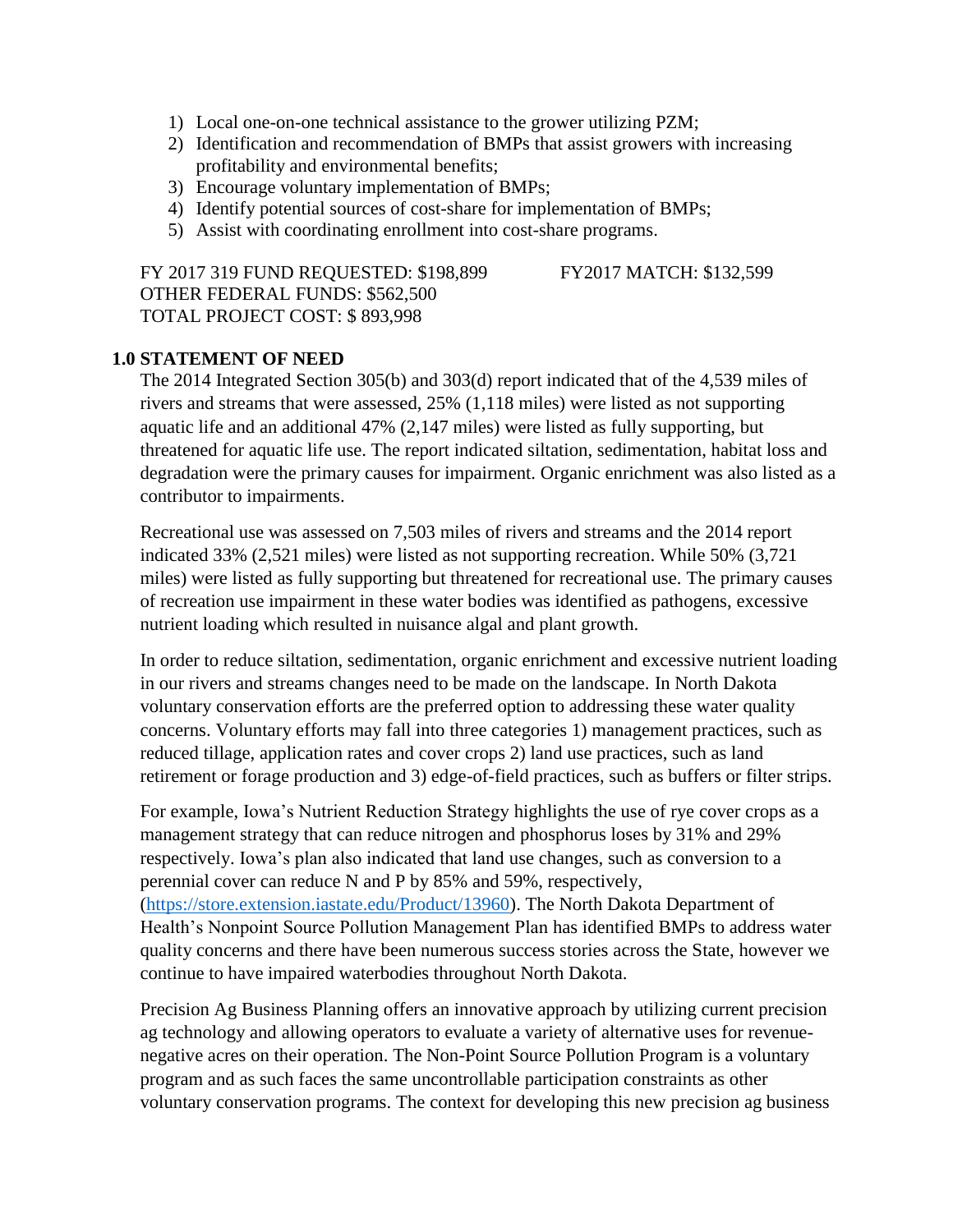planning strategy is to implement BMPs based on the reality that current baseline voluntary conservation efforts are insufficient to achieve desired targets for water quality, soil health and wildlife populations. The additional backdrop to this project, which relates directly to focusing on economics, is the stark reality of the dramatic drop in commodity prices and farm revenue. According to recent USDA projections, farm sector profitability is forecast to decline for the third straight year. Net farm income is forecast to be down 11.5 percent in 2016. If realized, 2016 net farm income would be the lowest since 2009 [\(http://www.ers.usda.gov/topics/farm-economy/farm-sector-income-finances/highlights](http://www.ers.usda.gov/topics/farm-economy/farm-sector-income-finances/highlights-from-the-farm-income-forecast.aspx)[from-the-farm-income-forecast.aspx\)](http://www.ers.usda.gov/topics/farm-economy/farm-sector-income-finances/highlights-from-the-farm-income-forecast.aspx). By utilizing a producers own data and crop budgets, the use of PZM can demonstrate increased farm profits through BMP adoption. Increased adoption of BMPs will improve on-farm water quality and downstream benefits.

This project will focus on the North Dakota counties of Ransom, Sargent, LaMoure and Dickey. The 303(d) listed waterbodies in these counties include, Shortfoot Creek, Crooked Creek, Bristol Gulch, Maple Creek, and Timber Coulee, along with the Wild Rice, Sheyenne, Elm, Maple, Upper Elm, and South Fork Maple Rivers (Appendix A).

#### **2.0 PROJECT DESCRIPTION**

Pheasants Forever continually seeks and implements new and innovative ways to work with farmers and ranchers to demonstrate how conservation can improve their operation and quality of life. With the advancement of precision agriculture technology, we believe this information can be harnessed to increase both Return On Investment (ROI) while also providing water quality benefits, improving soil health and creating wildlife habitat. Pheasants Forever believes working collaboratively with private landowners to reach their goals is the best way to accomplish this. The main underpinning of this strategy is the integration of precision agriculture technology with business planning and environmental performance metrics to showcase how conservation can improve profitability. This is a paradigm shift since conservation programs and BMPs have historically been viewed by growers as sacrificing economic opportunities rather than augmenting. The key advancement is the development of technology capable of evaluating opportunities at a sub-field scale rather than the historic view of entire fields and by examining ROI rather than bushels per acre (Muth 2014)

With the current reduction in commodity prices, operators are exploring new options for nonprofitable acres. Pheasants Forever believes profitable agriculture and conservation of our water, soil and wildlife resources are all possible. The Precision Ag Business Planning project offers operators the opportunity to deploy Profit Zone Manager<sup>™</sup> (PZM) or equivalent ROI based platform on their farm to identify and validate revenue negative acres by analyzing machine data (as planted, as applied, yield data) and personalized crop budgets. Retailers and consultants in the agribusiness sector offer numerous precision agriculture platforms based on machine data that display yield data as profits, but fail to recognize increasing yields does not necessarily equate to an increase in profits. AgSolver's Profit Zone Manage utilizes high-resolution precision data to examine Return On Investment at a subfield level, allowing an operator to understand subfield variability and its effect on profitability. The ability of Profit Zone Manager to examine variability at a subfield level, offer side-by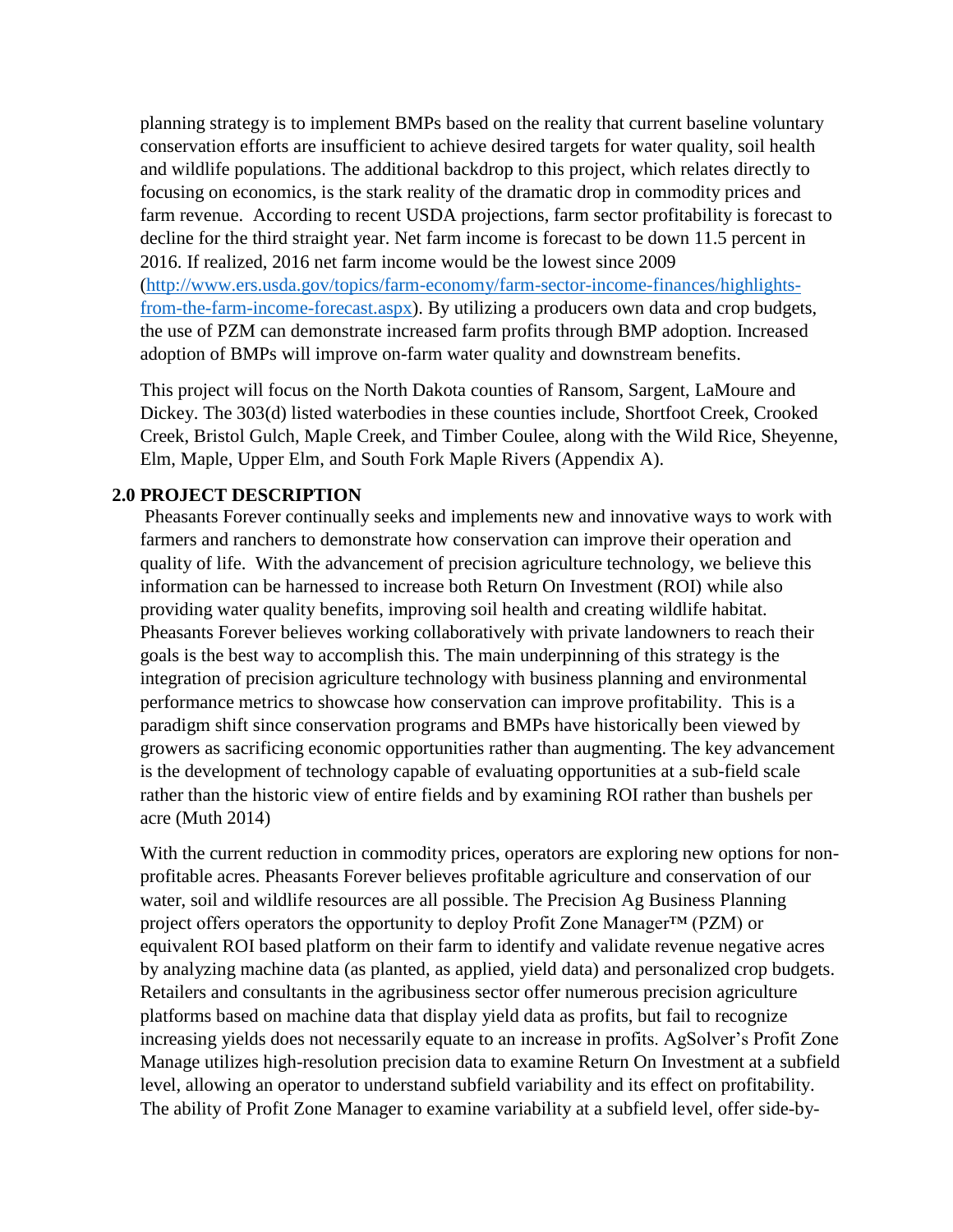side comparisons, and options promoting the examination of alternative land uses on revenue-negative acres is why Pheasants Forever has selected this platform. To date other ROI platforms Pheasants Forever has researched do not offer the same features as AgSolver's business planning platform (i.e. customizable budgets, subfield planning, sideby-side comparisons, and alternative land-use (conservation) scenarios).

During the business performance review and planning steps, alternative land-use options including BMPs will be explored which may result in increased profits on those acres and a greater ROI over the entire field. Profit Zone Manager<sup>™</sup> clearly demonstrates to operators the financial impacts of farming the "trouble spots". Profit Zone Manager™ allows operators to better understand what parts of a field (down to a 3 meter accuracy) make them the most profit and which areas are costing them money to farm.

By utilizing Profit Zone Manager, identifying revenue-negative acres and removing those acres from production this project has the potential to reduce nutrient and soil losses. Muth et al. (2012) measured environmental performance at a subfield level using USDA conservation planning metrics to examine the soil condition index as well as soil loss. They then were able to identify areas within a field, as sustainable, SCI decreasing, or soil loss increasing. Gitau (2008) utilized the Soil and Water Assessment Tool (SWAT) to evaluate BMP performance. What Gitau and others found was that by implementing BMPs through the USDA's Conservation Reserve Enhancement Program (CREP) total phosphorus losses were reduced by 52%. Later work by Muth (2014) further examined the same fields by bringing profitability into the picture. For the field examined, Muth, concluded that by removing revenue-negative acres from production, nitrate leaching could be decreased by 30% and field average profits increased by over 60%.

# **Goals**

The primary goal of the project is to assist cooperating producers in the identification and establishment of sustainable and economical practices on revenue-negative acres to help restore or protect water quality, soil health and wildlife habitat on their operations. A secondary goal will be to assist producers increase profits on productive acres by adopting management practices that can reduce nutrient loss and increase farm profits.

# **Objectives**

**Objective 1:** Coordinate and deliver the Precision Ag Business Planning project with local partners (SCDs, 319s, NDGFD), provide technical assistance through one-on-one consultation and facilitate BMP adoption.

**Task 1 -** Employ one field biologist to provide one-on-one technical assistance to PZM subscribers, and complete project tasks. Includes salary/fringe, and travel. **Product –** One field biologist (1/2 time) **Cost –** \$138,589 for project lifespan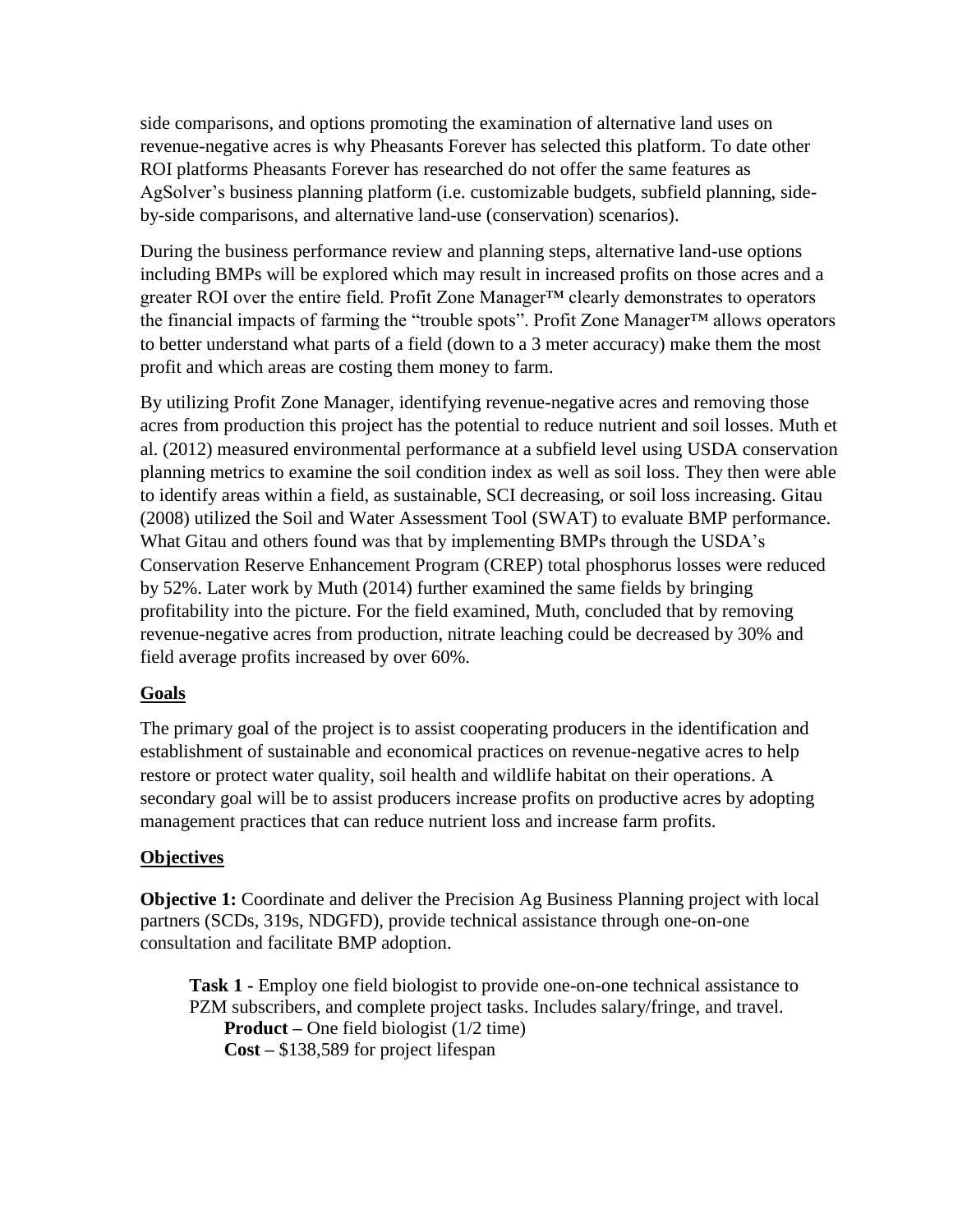**Task 2-** Employ one state coordinator to coordinate the project, track project success and assist with completing project tasks. Includes salary/fringe, travel, supplies, postage, equipment, training and telephone.

**Product-** One state coordinator (1/4 time) **Cost –** \$89,319 for project lifespan

**Task 3 –** Provide one-on-one business planning consultation to producers utilizing Profit Zone Manager or equivalent Return On Investment (ROI) platform in the 4 county project area. Consultations will also provide training to producers allowing them to become more adept with the software capabilities.

**Product –** 10-15 consultations provided per year **Cost -** Included in Task 1

**Task 4** – Provide coordination between operators and partners to facilitate enrollment into and/or implementation of newly adopted BMPs.

**Product –** Coordinate with local USDA, SCD, 319, North Dakota Game and Fish Department or other partner staff to facilitate program enrollment. Possible sources of cost-share include Section 319 watersheds, Environmental Quality Incentives Program through NRCS or the Conservation Reserve Program through FSA, as well as other State and local sources. The North Dakota Game and Fish Department has made additional cost-share available for BMPs (Appendix B) to producers that participate in the Precision Ag Business Planning process. Funding available through the NDGFD will be offered at a 75/25 cost-share rate to encourage participation and implementation of eligible BMPs. When necessary, subcontracts will be established with local SCDs to facilitate the planning and implementation of BMPs with producers.

**Cost –** Included in Task 1

**Task 5** – Coordinate with landowners, SCDs, NDGFD, USDA and others to document the type and amount of BMP applied on revenue-negative acres. **Product** – Quantify the type and amount of BMPs applied as a result of the Precision Ag Business Planning process.

**Cost** – Best Management Practice funds allocated through the North Dakota Game and Fish Department will be tracked with the existing BMP tracker. Funds available through the NDGFD are not to exceed \$562,500. Other available costshare (NRCS, FSA, 319) may also be requested, but these funds will not be able to be tracked due to participant confidentiality.

**Objective 2:** Provide financial assistance for 45 Profit Zone Manager subscriptions to operators within Ransom, Sargent, LaMoure and Dickey Counties.

**Task 6 -** Provide Section 319 financial support available through Pheasants Forever's Precision Ag Business Planning support project to producers within the project area. **Product -** 45 1-year subscriptions of Profit Zone Manager or equivalent Return On Investment platform. **Cost -** \$89,775: 11 /year (\$1995.00/subscription)\* 4 years = \$89,775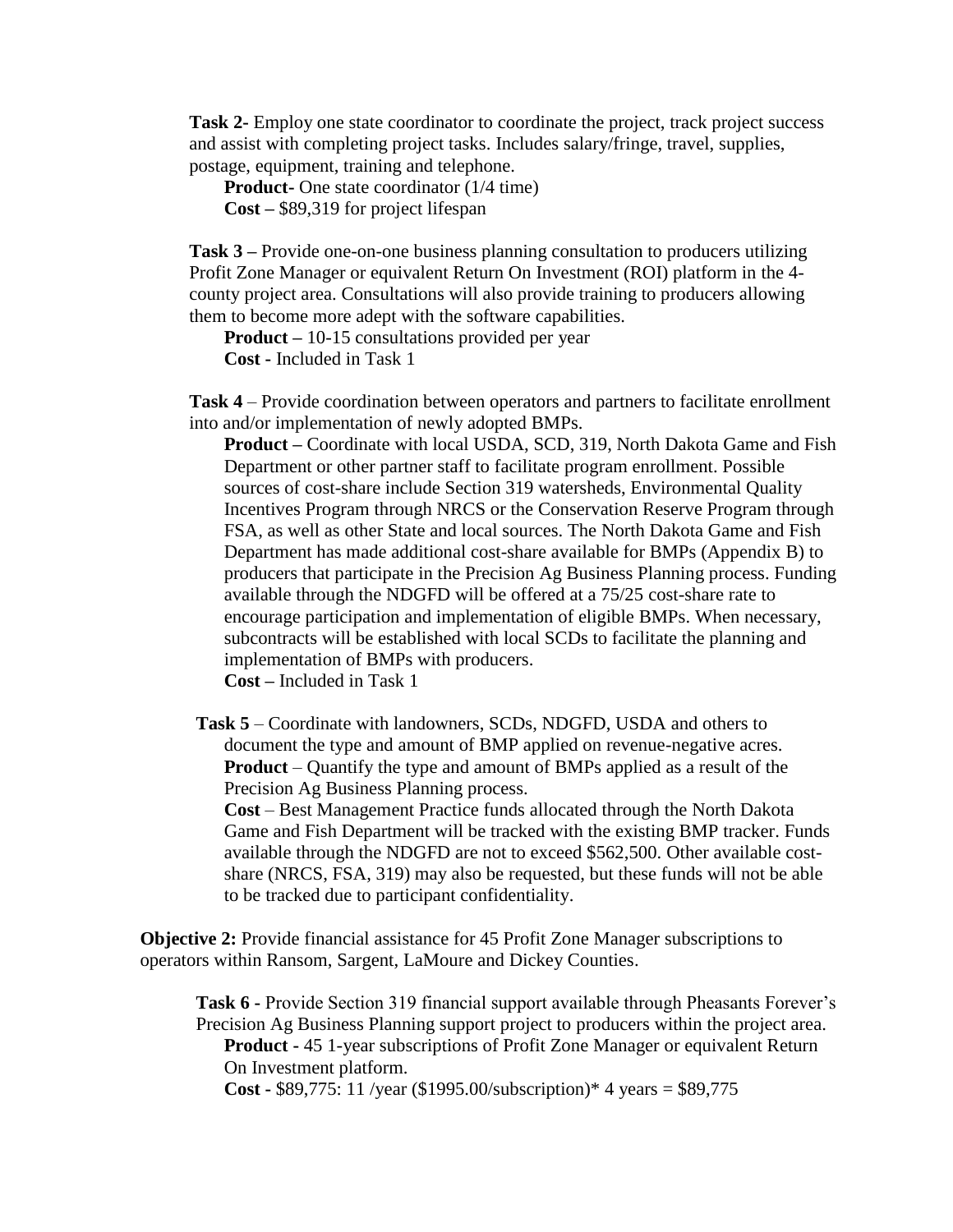**Objective 3:** Share project successes with resource professionals, landowners, and other interested parties.

**Task 7** - Provide outreach, communications, tours and trainings for resource professionals, agribusiness, commodity groups, Certified Crop Consultants, landowners and growers to demonstrate the use of PZM and its benefits to farm profitability and water quality.

**Product –** Host one professional development workshop per year of the project. Host one producer focused workshop per county per year to showcase results of enrolling revenue-negative acres in coordination with local partners and stakeholder groups. Host a booth at relevant agricultural trade shows. (e.g. Big Iron, Agri-international, ND Winter Show) to showcase the process of precision ag business planning and water quality benefits. Develop newsletters and articles highlighting project progress.

**Cost –** \$6,200 for project lifespan

#### **Milestone Table**

See Appendix C for time line of project tasks.

## **3.0 COORDINATION PLAN**

#### **Lead Project Sponsor**

Pheasants Forever is a 501c (3) non-profit conservation organization that is eligible to receive and manage federal funds. Pheasants Forever will be the lead organization for this project. Responsibilities include overall program and fiscal administration to implement all tasks. Pheasants Forever will be responsible for monitoring the progression of tasks and submitting annual and final project reports to EPA through the North Dakota Department of Health. Pheasants Forever will lead coordination efforts between all interested parties.

#### **Cooperating Organizations**

#### Section 319 Watershed Projects

Watershed project coordinators will assist with the promotion of this opportunity to producers within their watersheds. They will provide Section 319 BMP cost-share assistance to interested producers in their watersheds that have identified revenue-negative acres through the use of Profit Zone Manager. Watershed project coordinators will also work closely with the North Dakota Game and Fish Department to make available additional costshare assistance to producers that have participated in the precision ag business planning process. They will track applied practices through ongoing watershed monitoring efforts.

#### North Dakota Game and Fish Department

The North Dakota Game and Fish Department will provide up to \$187,500 in federal costshare assistance, for selected BMPs at a 75/25 rate, to producers that have participated in the precision ag business planning process. The list of approve BMPs eligible for NDGFD costshare can be found in (Appendix B). For local SCDs that utilize riparian easements, up to \$375,000 will be used to secure SCD held riparian easements. Additional opportunities and financial support may be available through the NDGFD, if a participant is interested in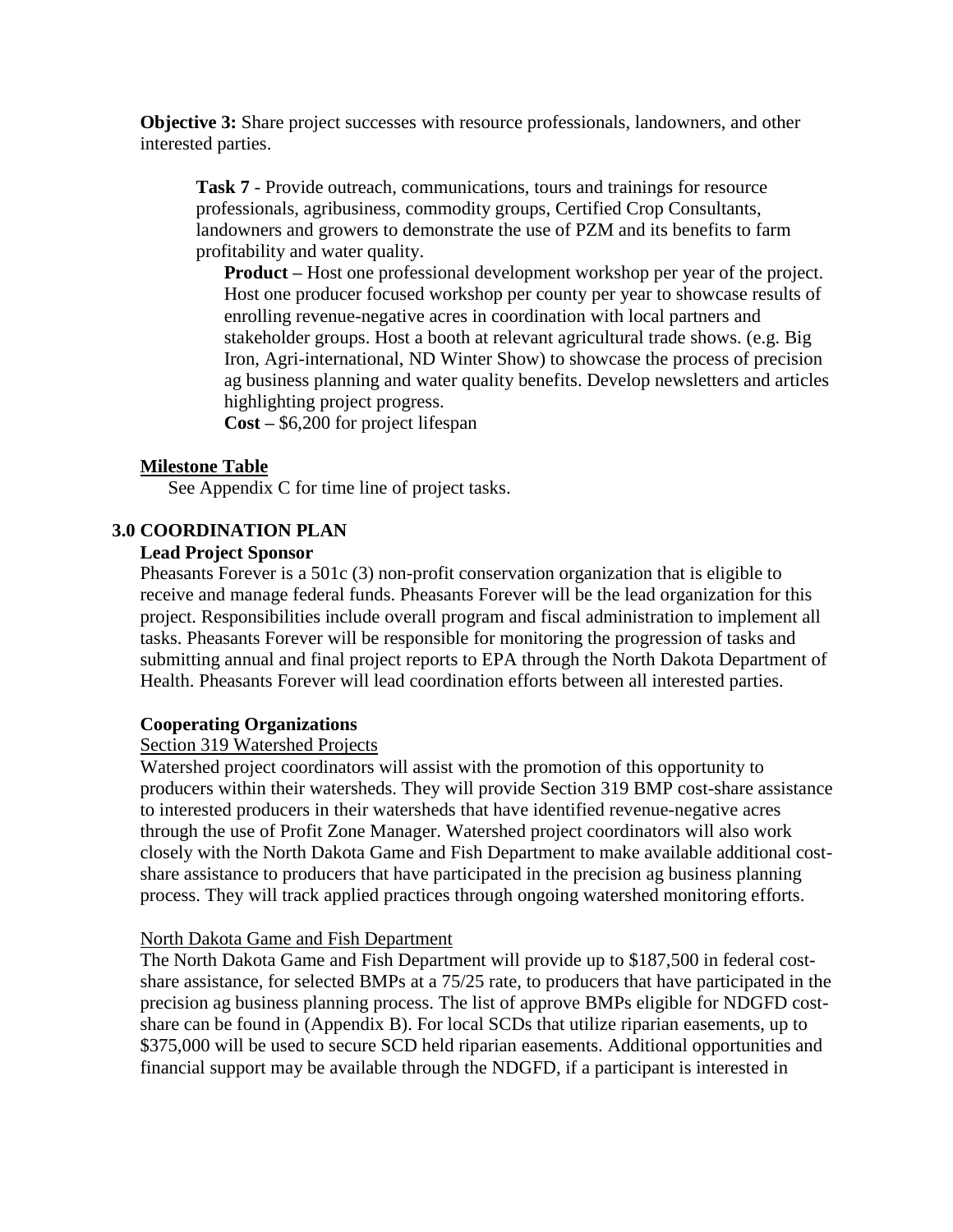allowing public access through the Department's Private Land Open To Sportsmen (PLOTS) program.

### USDA Natural Resource Conservation Service

The NRCS can provide technical assistance to interested producers to assist them with implementation of best management practices. When available NRCS can assist interested producers in applying for and enrolling in federal farm bill programs, such as EQIP or CSP.

#### Farm Service Agency

The FSA can assist interested producers with enrollment into the Conservation Reserve Program when and where applicable.

## Local Soil Conservation Districts

SCDs will assist with identification and referral of interested producers. These organizations will be crucial in the promotion of the opportunity as well as sharing the results and success with local producers in their counties

#### AgSolver

AgSolver is an agriculture data technology company based in Ames, Iowa. They will provide the precision platform and various forms of technical assistance with data upload, processing and remote consultations.

## **Local Support**

The conservation community, ND Department of Health, and Soil Conservation District personnel have all indicated a need for this new approach. Traditional methods of conservation delivery are not adequately addressing our soil, water and wildlife resource concerns. Precision Ag Business Planning brings profitability into the picture demonstrating that production agriculture and conservation are not only compatible but mutually beneficial. It has been stated numerous times that producers know their "trouble spots", but very few realize in dollars and cents how much those "trouble spots" actually cost them in lost profits. Feedback from our pilot project, from producers that have used Profit Zone Manager has all been positive. We will also need the engagement of farmers and ranchers to explore and evaluate this new tool.

#### **Duplicate Efforts**

A Precision Ag Business Planning Pilot was launched in Ransom and Sargent Counties in August 2016, participation was limited to two producers in each County. In October 2016 the pilot effort was expanded to include Dickey and LaMoure Counties as well as four additional producers. To date, seven of the eight producers have been enrolled. Feedback has been positive and this effort looks to expand upon the success of the pilot project.

# **4.0 EVALAUTION AND MONITORING PLAN**

The benefits of the applied practices will be tracked through ongoing water quality monitoring efforts within the active Section 319 watershed projects assisted by the Precision Ag Business Planning Project. The project partners will also track the location, type and amount of BMP applied within the revenue-negative acres identified through the project.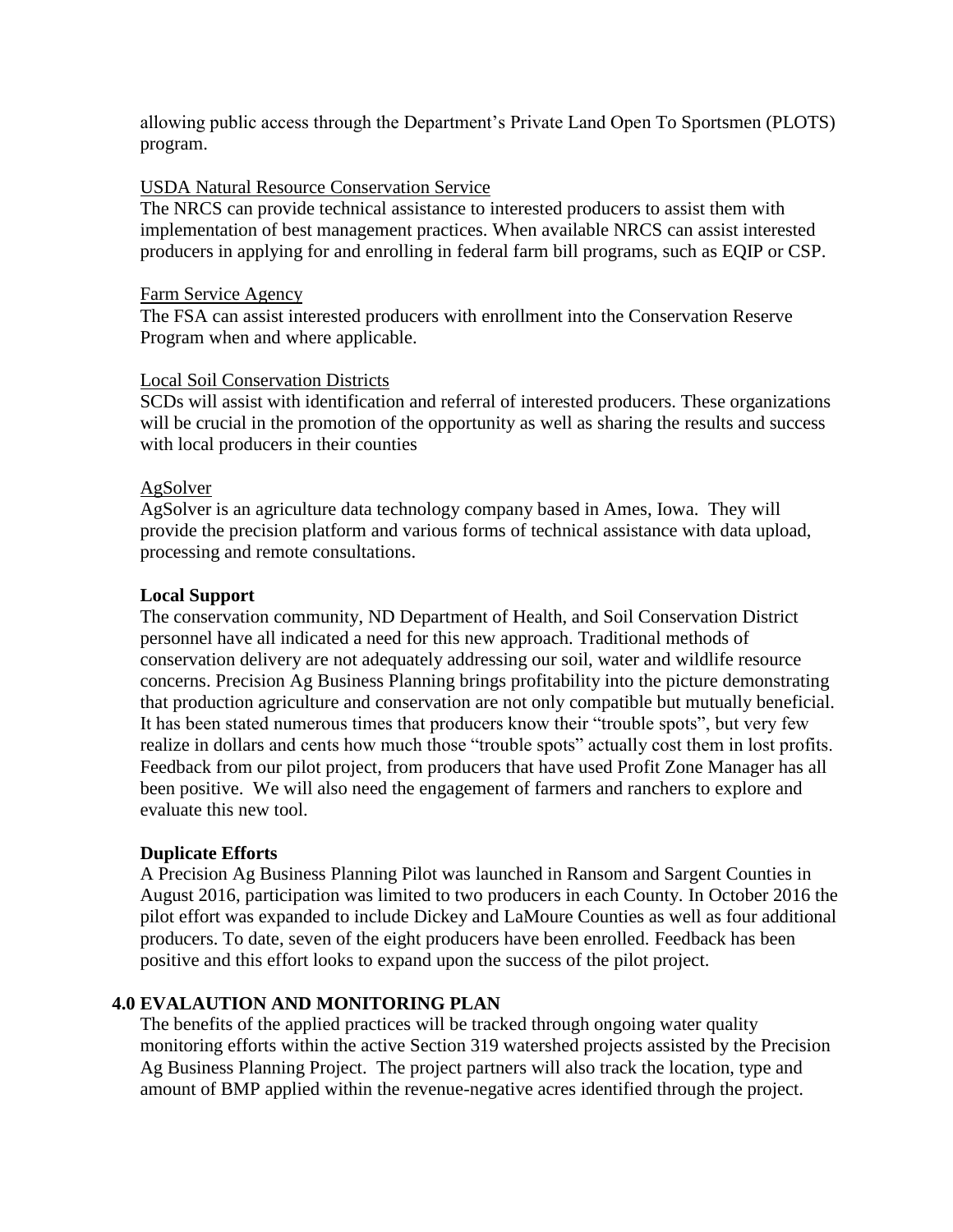When feasible, the STEPL model will also be used to estimate the edge-of-field nitrogen, phosphorus and sediment load reductions resulting from the applied practices.

## **5.0 LITERATURE CITED**

Gitau, M.W., W.J. Gburek, and P.L. Bishop. 2008. Use of the SWAT model to quantify water quality effects of agricultural BMPs at the farm-scale level. American Society of Agricultural and Biological Engineers 51:1925-1936

Muth, D.J., D.S. McCorkle, J.B. Koch, and K.M. Bryden. 2012. Modeling sustainable agriculture residue removal at the subfield scale. Agronomy Journal 104:970-981

Muth, D. 2014. Profitability versus environmental performance: Are they competing? Journal of Soil and Water Conservation 69:203A-206A.

#### **6.0 BUDGET**

The budget is outlined in two tables. Table 1 outlines funding by year. Table 2 provides a more detailed line-item budget.

#### Table 1.

| Part 1: Funding Sources               |           |           |          |          |           |
|---------------------------------------|-----------|-----------|----------|----------|-----------|
|                                       | 2017      | 2018      | 2019     | 2020     | Total     |
| <b>EPA SECTION 319 FUNDS</b>          |           |           |          |          |           |
| 1) FY 2017 Funds (FA & TA)            | \$34,247  | \$53,346  | \$54,858 | \$56,448 | \$198,899 |
|                                       |           |           |          |          |           |
| STATE/LOCAL MATCH                     |           |           |          |          |           |
| 1) Pheasants Forever (Cash & In-Kind) | \$14,053  | \$26,786  | \$27,794 | \$28,854 | \$97,487  |
| 2) Landowners (Cash)                  | \$4,389   | \$4,389   | \$4,389  | \$4,389  | \$17,556  |
| 3) AgSolver (In-Kind)                 | \$4,389   | \$4,389   | \$4,389  | \$4,389  | \$17,556  |
| Subtotals                             | \$22,831  | \$35,564  | \$36,572 | \$37,632 | \$132,599 |
|                                       |           |           |          |          |           |
| <b>TOTAL BUDGET</b>                   |           |           |          |          |           |
|                                       | \$57,078  | \$88,910  | \$91,430 | \$94,081 | \$331,498 |
|                                       |           |           |          |          |           |
| <b>OTHER FEDERAL FUNDS</b>            |           |           |          |          |           |
| 1) NDGFD (P-R BMPs)(FA)               | \$281,250 | \$281,250 | \$0      | \$0      | \$562,500 |
|                                       |           |           |          |          |           |
| TOTAL FEDERAL FUNDS                   | \$281,250 | \$281,250 | \$0      | \$٥      | \$562,500 |
| <b>TOTAL PROJECT COST</b>             |           |           |          |          | \$893,998 |

FA: Financial Assistance

TA: Technical Assistance

NDGFD: North Dakota Game and Fish Department

P-R BMPs: 75/25 Cost-share assistance on selected BMPs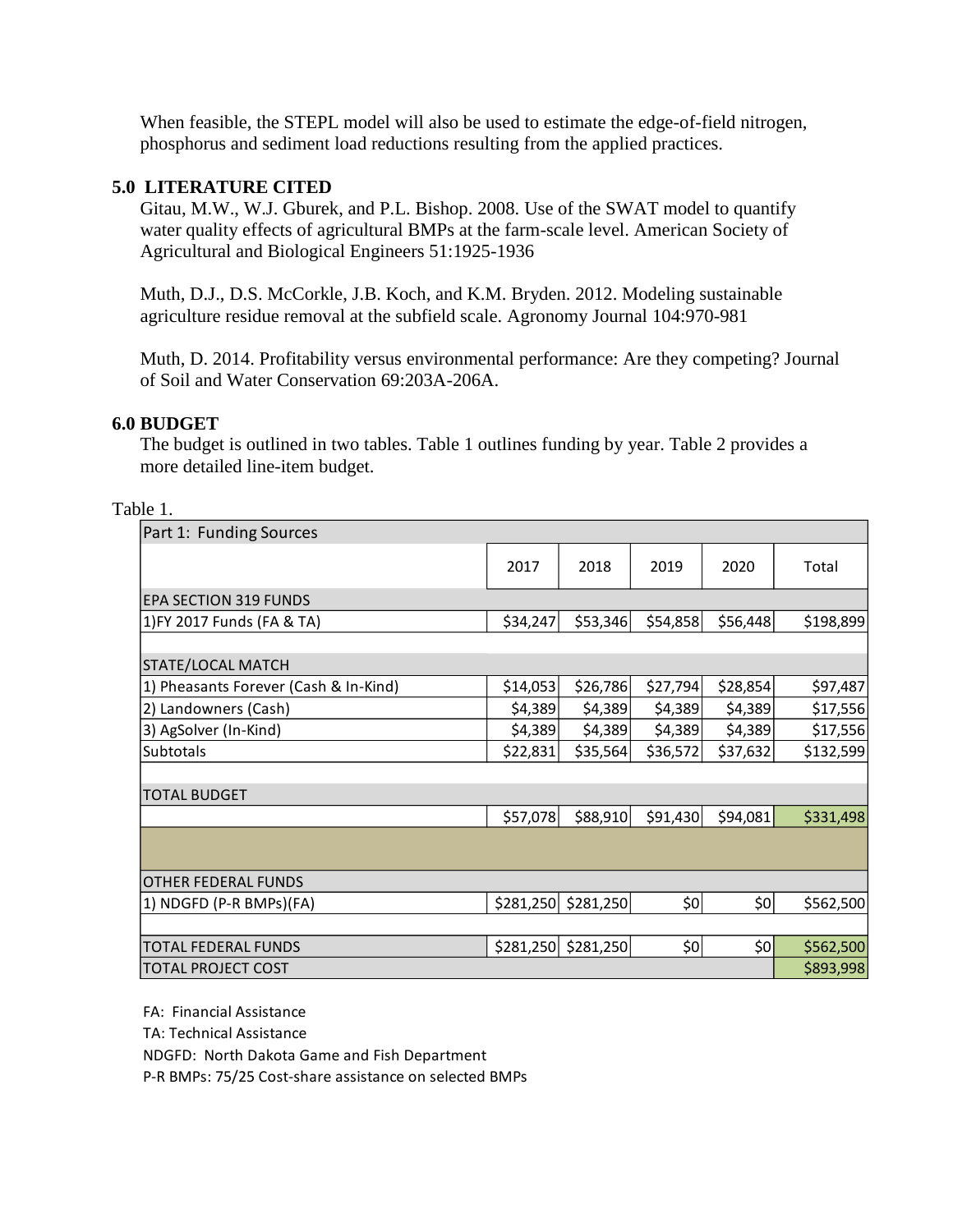# Table 2.

| Part 2: Detailed Budget (Section 319/Non-Federal) |            |          |          |          |                    |               |                  |           |
|---------------------------------------------------|------------|----------|----------|----------|--------------------|---------------|------------------|-----------|
|                                                   | 2017 (6mo) | 2018     | 2019     | 2020     | <b>Total Costs</b> | Cash<br>Match | In-Kind<br>Match | 319 Funds |
| Objective 1: PERSONNEL/SUPPORT/ADMIN              |            |          |          |          |                    |               |                  |           |
| Salary                                            | \$17,659   | \$36,730 | \$38,199 | \$39,728 | \$132,316          | \$29,387      | \$23,539         | \$79,390  |
| Fringe                                            | \$5,363    | \$10,856 | \$11,597 | \$12,397 | \$40,213           | \$9,838       | \$6,246          | \$24,128  |
| Travel                                            | \$5,000    | \$8,250  | \$8,250  | \$8,250  | \$29,750           | \$11,900      | \$0              | \$17,850  |
| Postage                                           | \$100      | \$100    | \$100    | \$100    | \$400              | \$160         | \$0              | \$240     |
| Printing/Supplies                                 | \$375      | \$375    | \$375    | \$375    | \$1,500            | 50            | \$600            | \$900     |
| Telephone/Internet                                | \$615      | \$615    | \$615    | \$615    | \$2,460            | 50            | \$984            | \$1,476   |
| Training                                          | \$750      | \$750    | \$750    | \$750    | \$3,000            | 50            | \$1,200          | \$1,800   |
| Administration                                    | \$3,721    | \$7,739  | \$8,049  | \$8,371  | \$27,879           | 50            | \$11,152         | \$16,727  |
| <b>Subtotals</b>                                  | \$33,583   | \$65,415 | \$67,935 | \$70,586 | \$237,518          | \$51,285      | \$43,721         | \$142,511 |
|                                                   |            |          |          |          |                    |               |                  |           |
| Objective 2: Financial Assistance                 |            |          |          |          |                    |               |                  |           |
| Precision Ag Business Planning Subscription       | \$21,945   | \$21,945 | \$21,945 | \$21,945 | \$87,780           | \$17,556      | \$17,556         | \$52,668  |
|                                                   |            |          |          |          |                    |               |                  |           |
| <b>Subtotals</b>                                  | \$21,945   | \$21,945 | \$21,945 | \$21,945 | \$87,780           | \$17,556      | \$17,556         | \$52,668  |
|                                                   |            |          |          |          |                    |               |                  |           |
| Objective 3: Information/Education                |            |          |          |          |                    |               |                  |           |
| Public meetings/Workshops/Tours                   | \$500      | \$500    | \$500    | \$500    | \$2,000            | \$400         | \$400            | \$1,200   |
| Ag Show Booth Rental                              | \$750      | \$750    | \$750    | \$750    | \$3,000            | \$1,200       | \$0              | \$1,800   |
| Newsletters/News releases/Other Mailings          | \$300      | \$300    | \$300    | \$300    | \$1,200            | \$240         | \$240            | \$720     |
| <b>Subtotals</b>                                  | \$1,550    | \$1,550  | \$1,550  | \$1,550  | \$6,200            | \$1,840       | \$640            | \$3,720   |
|                                                   |            |          |          |          |                    |               |                  |           |
| <b>Total for all Objectives/Tasks</b>             |            |          |          |          |                    |               |                  |           |
| Total 319/Non-federal Budget                      | \$57,078   | \$88,910 | \$91,430 | \$94,081 | \$331,498          | \$70,681      | \$61,917         | \$198,899 |
| Section 319 Funds per year                        | \$34,247   | \$53,346 | \$54,858 | \$56,448 | \$198,899          |               |                  |           |
| Total PF match per year                           | \$14,053   | \$26,786 | \$27,794 | \$28,854 | \$97,487           |               |                  |           |
| Producer BMP match per year                       | \$4,389    | \$4,389  | \$4,389  | \$4,389  | \$17,556           |               |                  |           |
| In-Kind Match per year from AgSolver              | \$4,389    | \$4,389  | \$4,389  | \$4,389  | \$17,556           |               |                  |           |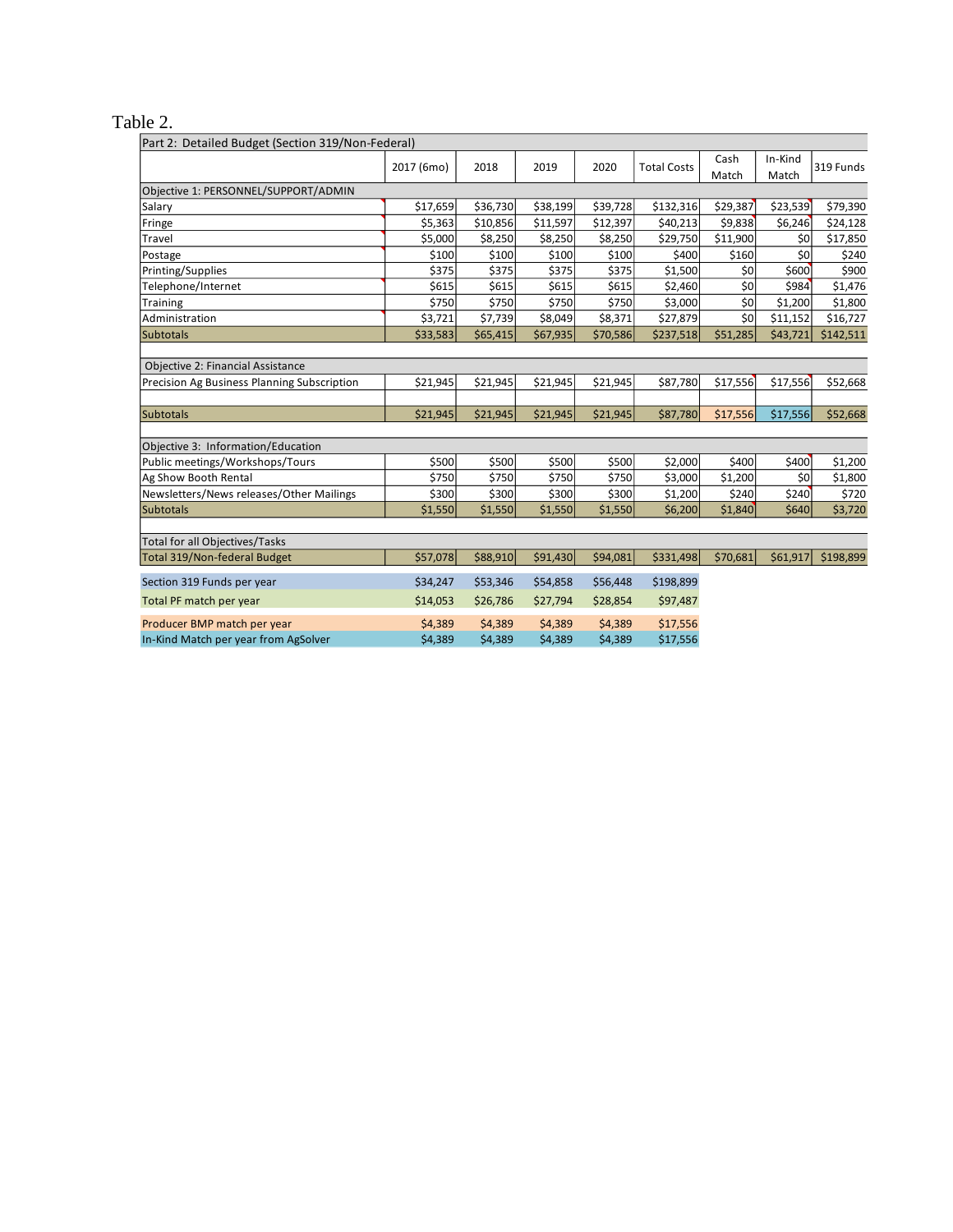Appendix A.

303(d) Listed waters needing TMDLs (Category 5) in the Upper Red River Basin and the James River Basin. The Precision Ag Business Planning project area of Sargent, Ransom, LaMoure and Dickey Counties is highlighted.



Upper Red River Basin including Ransom and Sargent Counties



James River Basin including LaMoure and Dickey Counties

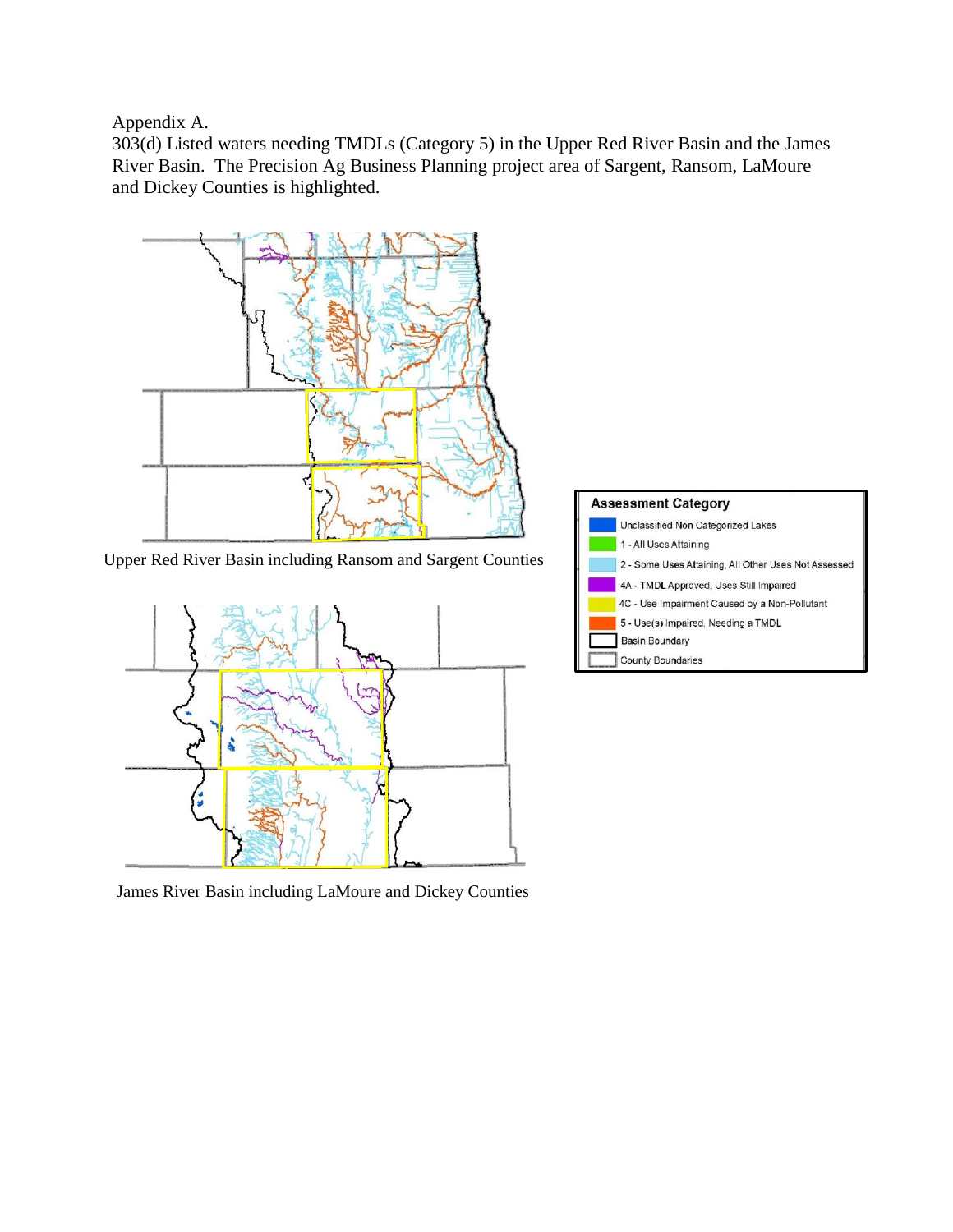Appendix B.

| Selected BMPs eligible for 75/25 cost-share assistance through the North Dakota Game and Fish     |  |  |  |  |
|---------------------------------------------------------------------------------------------------|--|--|--|--|
| Department available to producers that participate in the Precision Ag Business Planning project. |  |  |  |  |

| <b>NRCS</b><br><b>CODE</b>                                                                                                              | <b>PRACTICE</b>                                                             | <b>LIFE SPAN</b><br>(YEARS) | <b>PLANNING</b><br><b>RATE</b> | <b>COST-SHARE</b><br><b>PAYMENT</b> |  |  |
|-----------------------------------------------------------------------------------------------------------------------------------------|-----------------------------------------------------------------------------|-----------------------------|--------------------------------|-------------------------------------|--|--|
| 327                                                                                                                                     | <b>Conservation Cover</b>                                                   | 10                          | \$165.00/ac                    | Footnote 1                          |  |  |
| 340                                                                                                                                     | Cover Crop (seed costs only)                                                | $\mathbf{1}$                | \$20.00/ac.                    | Footnote 1                          |  |  |
| 342                                                                                                                                     | <b>Critical Area Planting</b>                                               | 10                          | \$300.00/ac.                   | Footnote 1                          |  |  |
| 382                                                                                                                                     | Fencing (barbed)                                                            | 10                          | \$1.80/ft.                     | \$1.08/ft.                          |  |  |
| 382                                                                                                                                     | Fencing (woven wire)                                                        | 10                          | \$2.00/ft.                     | $$1.20.$ ft.                        |  |  |
| 382                                                                                                                                     | Fencing (2 wire electric)                                                   | 10                          | \$0.95/ft.                     | \$0.57/ft.                          |  |  |
| 382                                                                                                                                     | Fencing (single wire electric)                                              | 10                          | \$0.90/ft.                     | \$0.54/ft.                          |  |  |
| 386                                                                                                                                     | Field Border (seed costs only)                                              | 10                          | \$20.00/ac.                    | Footnote 1                          |  |  |
| 393                                                                                                                                     | <b>Filter Strip</b><br>(planting/establishment only)                        | 10                          | \$125.00/ac                    | Footnote 1                          |  |  |
| 412                                                                                                                                     | <b>Grassed Waterway</b>                                                     | 10                          | \$25.00/lnft.                  | Footnote 1                          |  |  |
| 472                                                                                                                                     | <b>Access Control/Use Exclusion</b><br>(Livestock only)                     | $\mathbf{1}$                | \$20.00/acre                   | \$12.00/acre                        |  |  |
| 512                                                                                                                                     | Pasture & Hayland Planting<br>(Forage & Biomass Planting)                   | 5                           | \$52.00/ac.                    | Footnote 1<br>Footnote 5            |  |  |
| 516                                                                                                                                     | Pipelines                                                                   | 10                          | \$3.15/ft.                     | Footnote 1                          |  |  |
| 528A                                                                                                                                    | <b>Prescribed Grazing</b>                                                   | 3                           | \$5.00/ac.                     | \$3.00/ac.                          |  |  |
| 550                                                                                                                                     | <b>Range Planting</b>                                                       | 10                          | \$40.00/ac.                    | Footnote 1                          |  |  |
| 391                                                                                                                                     | <b>Riparian Forest Buffer</b>                                               | 10                          | \$350.00/ac.                   | Footnote 1                          |  |  |
| 390                                                                                                                                     | Riparian Herbaceous Cover                                                   | 10                          | \$300.00/ac.                   | Footnote 1                          |  |  |
| 610                                                                                                                                     | Salinity & Sodic Soil<br>Management (establishing<br>vegetative cover only) | 10                          | \$20.00/ac.                    | Footnote 1                          |  |  |
| 614                                                                                                                                     | Trough and Tank (includes frost-<br>free tanks)                             | 10                          | Local Rate Per<br>Tank         | Footnote 1                          |  |  |
| 601                                                                                                                                     | Vegetative Barrier<br>(establishment only)                                  | 10                          | \$125.00/ac.                   | Footnote 1                          |  |  |
| 658                                                                                                                                     | <b>Wetland Creation</b>                                                     | 10                          | <b>Engineer Estimate</b>       | Footnote 1                          |  |  |
| 657                                                                                                                                     | <b>Wetland Restoration</b>                                                  | 10                          | <b>Engineer Estimate</b>       | Footnote 1                          |  |  |
| Footnote: Cost-share assistance for these BMP must be based on the actual documented costs and cannot exceed 75% of the<br>actual costs |                                                                             |                             |                                |                                     |  |  |